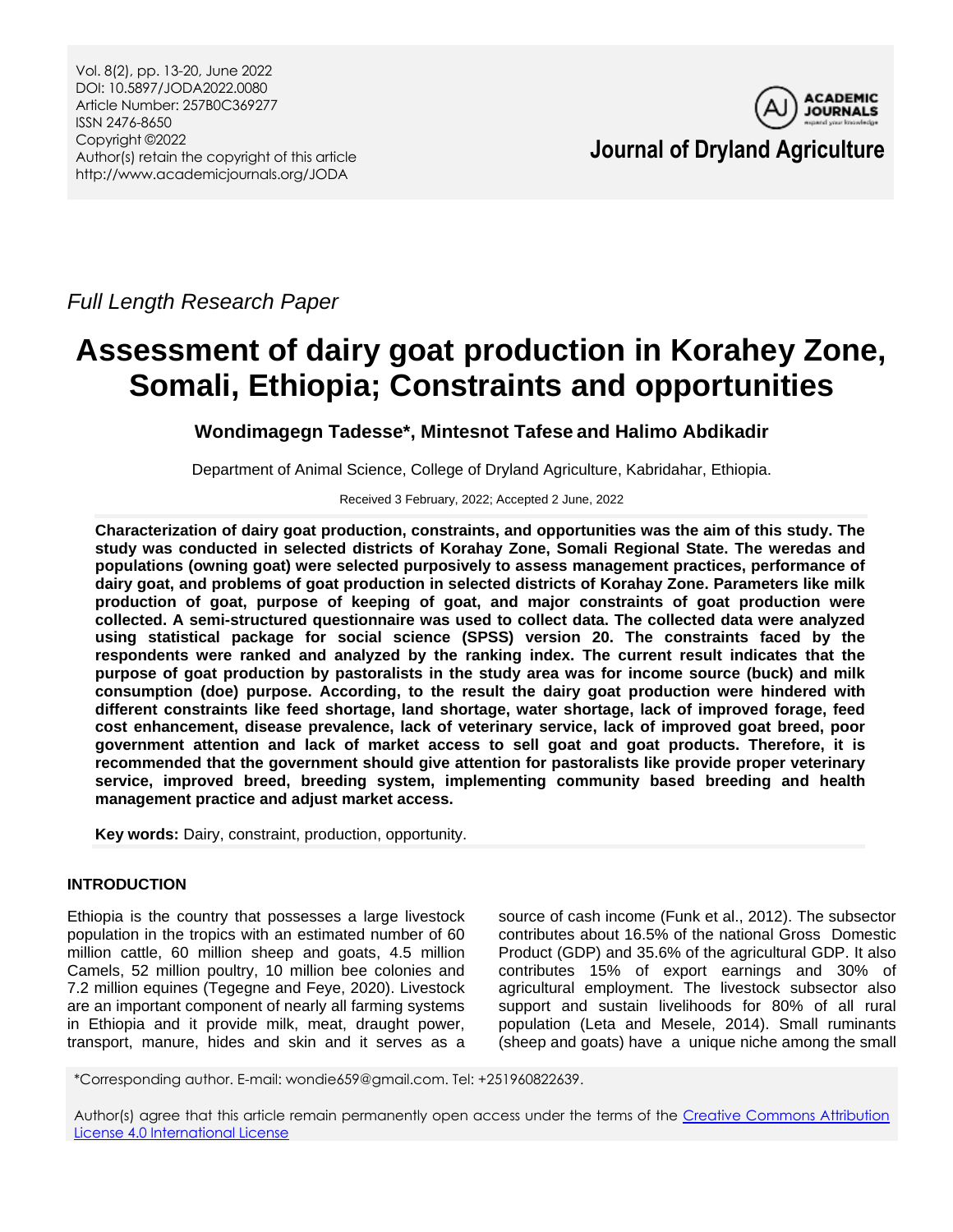holders as they are relatively easy to manage, require comparatively less investment, have a shorter generation interval and are able to better utilize forages which are high in anti-nutritional factors besides graze on the slopes besides graze on the slopes which are otherwise in accessible to large ruminants (Timon and Hanraha, 1986).

Goats are utilized for milk production by many producers in most pastorial (Fikru and Gebeyew, 2015) and some crop-livestock production system areas (Gebreegziabher et al., 2016*).* The milk production potential of Ethiopian indigenous goats has not been adequately studied in the past and most of the studies are done on-station. The milk from goats has also less concern as compared to camel milk and no different supplements provided for these dairy goats in the flock.

Such low management causes long kidding interval, less prolificacy and after long time decreases goat population in the area. In less populated goat inbreeding increase and variation among the flock decrease; this in turn makes improvement by selection difficult. And then dairy goat keepers access less benefit and also this cause economic loss at country level. In pastoral areas like Korahey zone, goats are important components of the farming system, which benefit small holder farmers in generating cash income as well as milk. Despite their potential in the area, productivity and management of goat remained quite low. The goat populations in Korahey zone have dual purpose (uses for milk and meat production). In study sites researches conducted were inadequate on dairy goat production management.

Therefore, it is crucial to systematically describe the management systems in order to plan and design appropriate research and improvement interventions that are relevant for goat production management. Therefore, this study was aimed to describe dairy goat production, constraints and bridge the information gap among communities.

#### **MATERIALS AND METHODS**

#### **Study area**

The study was conducted in selected Districts of Korahey zone which is located in Somali Regional State. Somali regional state of Ethiopia is the second largest region of the country following Oromia region by having a land cover of 350,000  $\text{Km}^2$ . It has a border with Somalia, Djibouti and Kenya countries. Similarly, Somali region bordered with Afar and Oromia regions in West. Somali region has 93 woreda (districts), 11 zonal administrates, 6 town administration and 1224 kebeles in which Korahay is one of them. Korahay zone had a total population of 312,713; of 177,919 were men and 134,794 were women (CSA, 2007). Korahay zone located at 1004.1 km from Addis Ababa the capital city of Ethiopia. The topography is lowland plain. The zone climate characterized as tropical and semi-arid in which temperature ranges from 23 to 36ºC. The area has bimodal rainfall pattern with two main rainy seasons in which the first is 'Gu' that occurs from mid-April to the end of June. The second rainy season is 'Deyr' occurs from early October to late December. Map of the study area is depicted Figure 1.

#### **Sampling**

Both purposive and random sampling methods were employed to select sample of households (HHs). The districts (Shilabo, Shegosh and Kabridahar) were selected purposively, based on the population of Goat and also the willingness of the people rearing Goat. Based on the above criteria the populations (owning goat) were purposively selected. Then cross-sectional survey was conducted prior to main survey to identify the distribution and kebeles with more potential of goat breeds in the study districts. Based on the cross-sectional survey and secondary information gathered from zonal, districts level of agricultural and pastoralist office, 6 kebeles were selected. Accordingly, the totals of 120 household heads (sample size) were selected (20 households from each kebele) randomly.

#### **Method of data collection**

A semi-structured questionnaire was used to gather information from the selected households. Data were collected from selected respondents on;

- 1) Socio economic characters of the respondents and the livestock
- demography and Goat demography in particular,
- 2) Purpose of keeping and economic benefit of goat,
- 3) Production and reproduction performance of goat,
- 4) Major production constraints and opportunities.

#### **Data analysis**

The data collected from each study sites was checked for any error and corrected during the study period, coded and entered into computer for further analysis by Statistical Package for Social Sciences (SPSS 20.0 for windows, 2013). The data were divided into qualitative and quantitative traits; qualitative traits are assessed using non parametric method (Chi square) while descriptive statistics are used to access the quantitative traits values of which are compared using one way ANOVA. While the means for the quantitative traits are compared using Duncan's Multiple Range Test and the values are considered significant at  $P < 0.05$ . The indices is calculated as follows Sum of (3 for rank 1 + 2 for rank 2 + 1 for rank 3) given for an individual reason divided by the sum of (3 for rank  $1 + 2$  for rank  $2 + 1$  for rank 3).

#### **RESULTS AND DISCUSSION**

## **Socio-economic and demographic characteristics of respondents**

Sex, family size, and educational background of the respondent in three districts (Shegosh, Kebridahar and Shilabo) are presented in Table 1. The surveys have shown that the majority of the households in both districts were headed by a male which accounted 70, 67.5 and 57.5% in Shegosh, Kebridahar and Shilabo respectively. The mean ages of respondents were 50.875±2.413, 48.85±1.998 and 43.725±2.045 years for Shegosh, Kebridahar and Shilabo respectively. The age of respondents indicates that society was under a high productive age group. The highest proportion of the working age group is important to undertake agricultural activities (Tassew and Seifu, 2009). The average family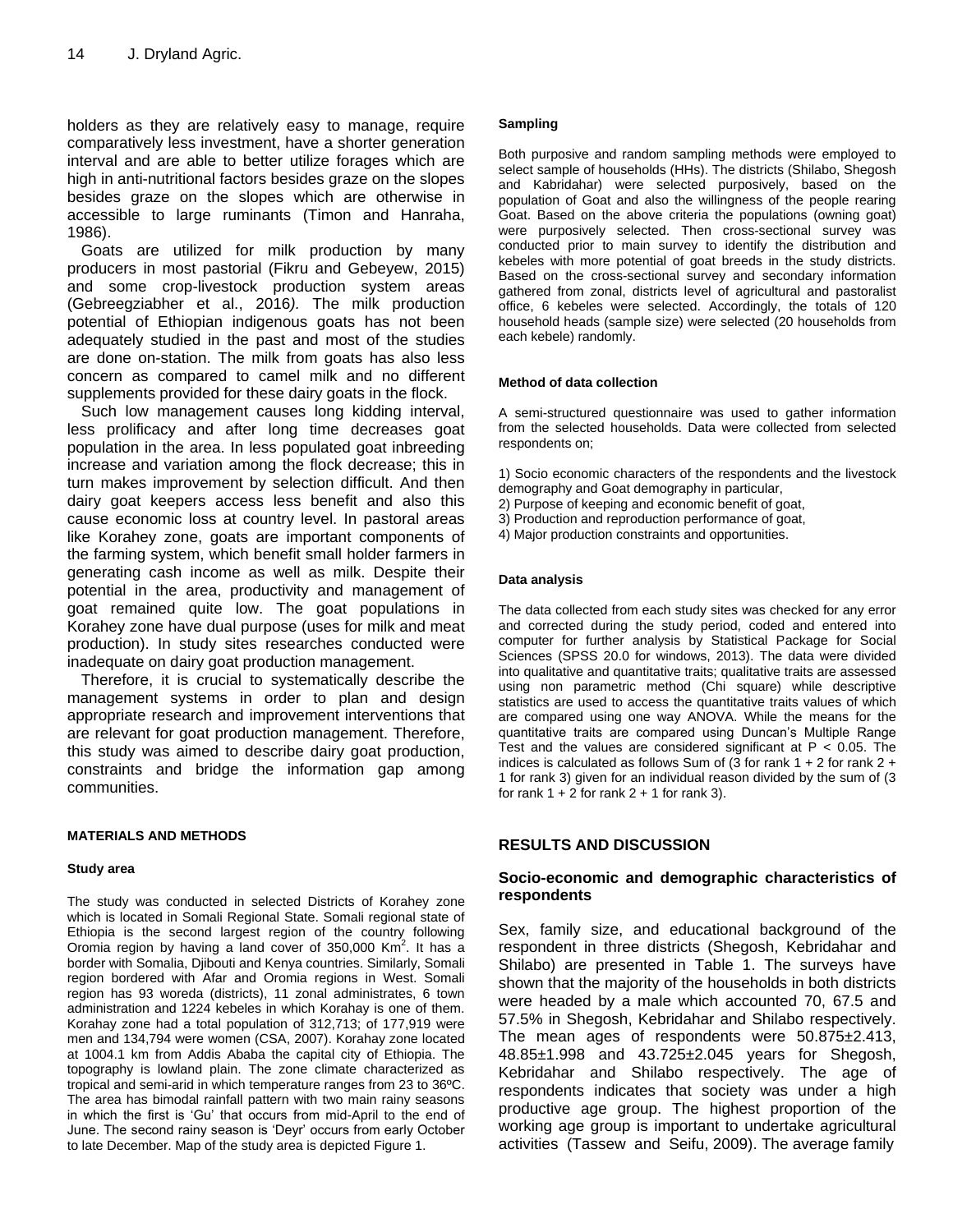

**Figure 1.** Map of the study area. Source: Survey Result

**Table 1.** Socio-demographic characteristics of households.

| <b>Parameter</b>                  | <b>Shegosh</b>   | Kebridahar       | <b>Shilabo</b>   | χ2    | P-value |
|-----------------------------------|------------------|------------------|------------------|-------|---------|
| HH sex $(\%)$                     |                  |                  |                  | 1.54  | 0.46    |
| Male                              | 70.00            | 67.50            | 57.50            |       |         |
| Female                            | 30.00            | 32.50            | 42.50            |       |         |
| Age (mean $\pm$ SE)               | $50.87 \pm 2.41$ | 48.85±1.99       | $43.72 \pm 2.05$ |       |         |
| Family size (mean±SE)             | $13.57 \pm 1.16$ | $13.13 \pm 0.95$ | $9.62 \pm 0.78$  |       |         |
| Education status (%)              |                  |                  |                  | 68.98 | 0.00    |
| Illiterate(unable to read &write) | 2.50             | 25.0             | 15.0             |       |         |
| Elementary(1-4)                   | 0.00             | 15.0             | 10.0             |       |         |
| Primary(5-8)                      | 5.00             | 10.0             | 20.0             |       |         |
| Secondary $(9-10+2)$              | 0.00             | 20.0             | 10.0             |       |         |
| Religious school                  | 50.0             | 20.0             | 42.5             |       |         |
| <b>TVET</b>                       | 0.00             | 10.0             | 0.00             |       |         |
| Elementary and religious school   | 12.5             | 0.00             | 2.50             |       |         |
| Primary and religious             | 27.5             | 0.00             | 0.00             |       |         |
| Secondary and religious           | 2.50             | 0.00             | 0.00             |       |         |

Source: Survey Result

size was 13.575 for Shegosh, 13.125 for Kebridahar and 9.625 for Shilabo, where the large family size was observed in Shegosh. This is recognized to low awareness of family planning and they considered many members of the family as an assist and security in times

of retirements (Fikru and Gebeyew, 2015).

The majority of respondents were educated within Religious school in Shegosh (50%) and Shilabo (42.5%) and illiterate in Kebridahar (25%). Even if the education is religious, the better background of education might be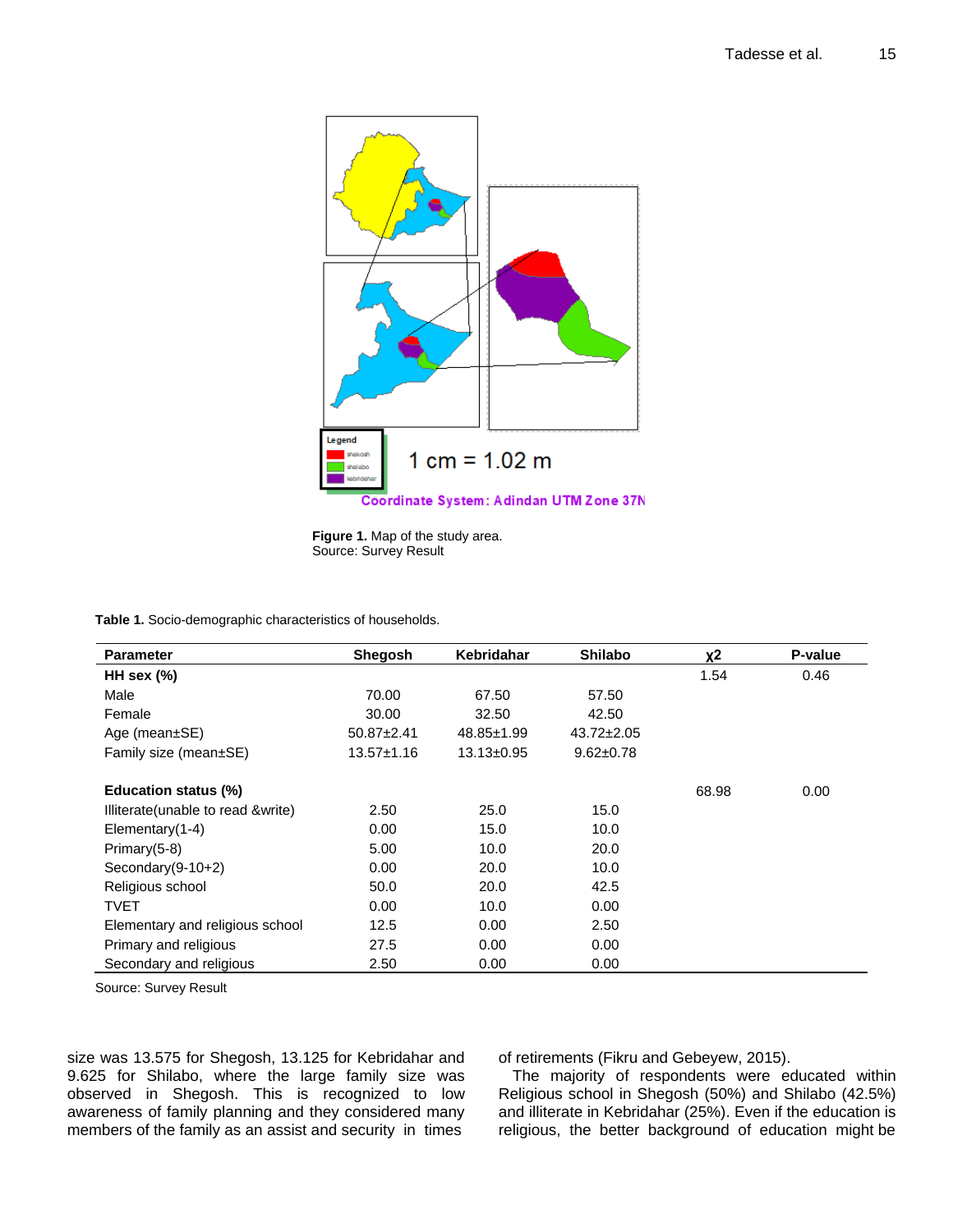| <b>Livestock composition</b> | <b>Shegosh</b>   | <b>Kebridahar</b> | <b>Shilabo</b>   |
|------------------------------|------------------|-------------------|------------------|
| Breeding does                | $24.15 \pm 2.33$ | $26.9 \pm 1.62$   | 22.22±1.07       |
| Breeding buck                | $5.50+0.49$      | $5.37+0.41$       | $4.67 + 0.29$    |
| Castrated buck               | $0.45 \pm 0.14$  | $0.75 \pm 0.24$   | $2.42 \pm 0.43$  |
| <b>Kids</b>                  | $4.67 \pm 0.56$  | $6.30+0.47$       | $7.90+0.49$      |
| Sheep                        | $7.92 \pm 1.72$  | $8.325 \pm 1.17$  | 13.75±0.85       |
| Cattle                       | $4.20 \pm 1.29$  | $2.95+0.49$       | $4.05 \pm 0.28$  |
| Camel                        | $6.62 \pm 0.85$  | $12.70 + 1.25$    | $10.27 \pm 0.72$ |
| Poultry                      | $3.47 \pm 0.70$  | $1.87 + 0.47$     | $1.20 \pm 0.35$  |

**Table 2.** Livestock composition (mean  $\pm$  SE).

Source: Survey Result

**Table 3.** Purpose of keeping goat (Index).

|                  | <b>Index</b>                 |            |             |                |             |            |
|------------------|------------------------------|------------|-------------|----------------|-------------|------------|
| <b>Purposes</b>  | Kebridahar<br><b>Shegosh</b> |            |             | <b>Shilabo</b> |             |            |
|                  | <b>Buck</b>                  | <b>Doe</b> | <b>Buck</b> | <b>Doe</b>     | <b>Buck</b> | <b>Doe</b> |
| Meat             | 0.125                        | 0.066      | 0.170       | 0.112          | 0.137       | 0.037      |
| Milk             | 0.00                         | 0.333      | 0.00        | 0.229          | 0.00        | 0.404      |
| Ceremonies       | 0.033                        | 0.020      | 0.020       | 0.008          | 0.008       | 0.00       |
| Wealth status    | 0.020                        | 0.016      | 0.070       | 0.079          | 0.170       | 0.145      |
| Saving/live bank | 0.237                        | 0.166      | 0.245       | 0.229          | 0.125       | 0.083      |
| Income source    | 0.358                        | 0.1875     | 0.358       | 0.237          | 0.304       | 0.133      |
| <b>Breeding</b>  | 0.225                        | 0.208      | 0.133       | 0.104          | 0.254       | 0.195      |

Index = Σ of [3× number of household ranked 1<sup>st</sup>+ 2x number of household ranked 2<sup>nd</sup>+ 1x number of household ranked 3<sup>rd</sup>] given for particular valued feed source divided by  $\Sigma$  of [3× number of household ranked 1<sup>st</sup>+ 2× number of household ranked  $2^{nd}$ + 1x number of household ranked  $3^{rd}$ ] summed for all valued feed source. Source: Survey Result

good potential for implementation of improving management practice. However, illiteracy will have a negative effect on the development of the different agricultural sector (Tassew and Seifu, 2009).

## **Livestock composition**

The major livestock species in the study area were goats, sheep, cattle, camels, and poultry (Table 2). Goats have the highest death rate of any livestock species in the study area. This might be due to the fact that goats can highly adapt to the hot environment, could serve as an immediate source of income, have a fast generation interval, high prolificacy, thrive well under drought and extensive grazing land, and there is higher encroachment of grass land by bushes which are used as feed for goats. In line with the current study, the composition of livestock varies depending upon the type of climate, with a high proportion of goats adapted to moist Kola than moist Dega and moist Woyina Dega (Assefa, 2007).

The number of goats in this study is relatively higher

than that reported by Tsegaye (2009), who reported 19.76.6 in Metema wereda. The average number of breeding does was higher than any other class of goat in the study area. This might be due to the fact that lowland pastoralists keep the female goats (does) for milk consumption purposes only.

# **Purpose of keeping dairy goat**

Table 3 summarizes the purposes of keeping goats (buck and doe) and the ranking of their purposes across the three districts. The practice of keeping goats in pastorals in general and in the study area in particular, was widespread. The respondents reared the goat for different purposes, such as meat, milk, ceremonies, wealth status, saving/live bank, income source, and breeding. The most ranked purpose of keeping a buck across all districts was as an income source, with index values of 0.358, 0.358, and 0.304 for Shegosh, Kebridahar, and Shilabo, respectively. The primary purpose of keeping goats for cash income in this study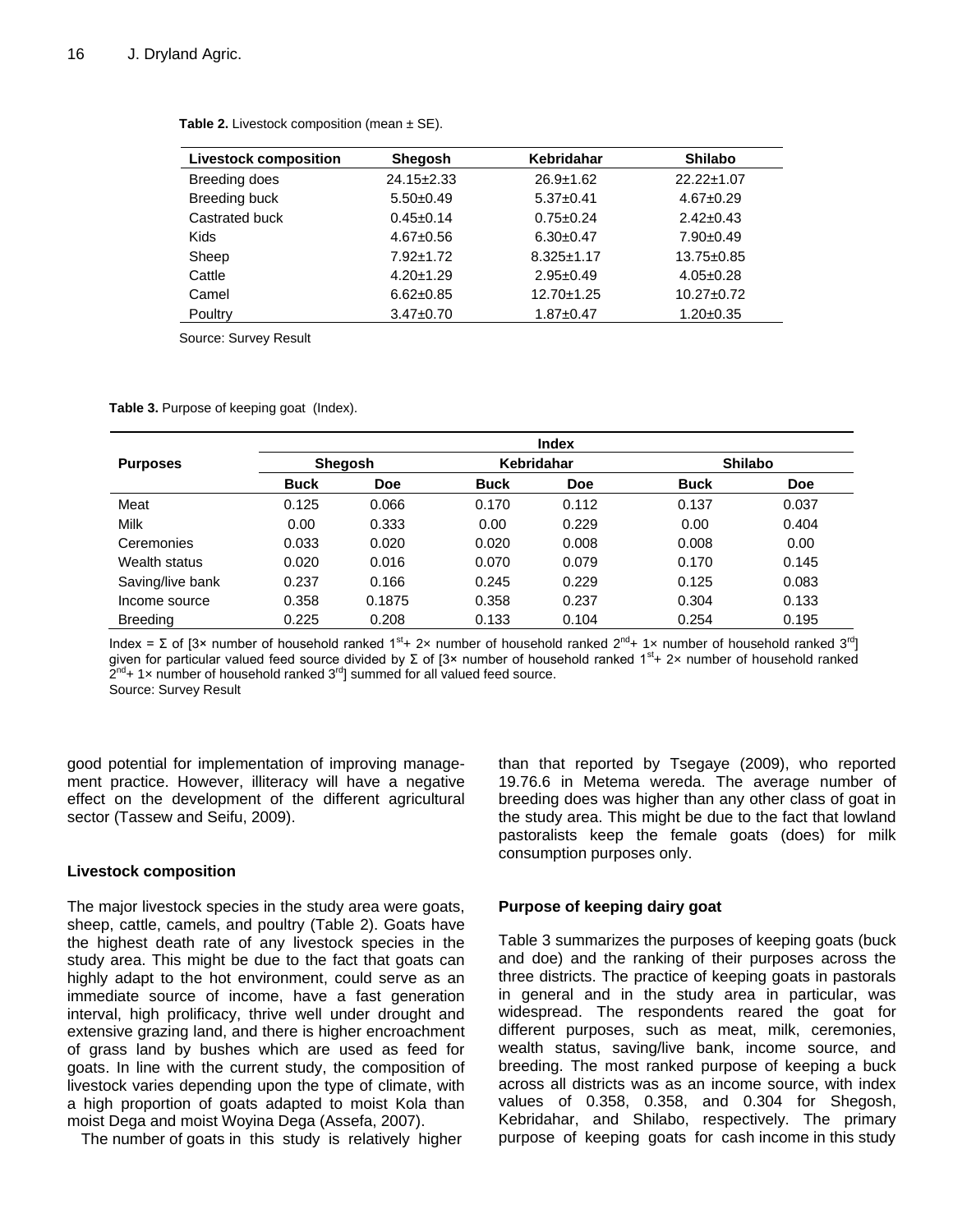area was in agreement with the reports of Arse et al. (2013) in Adami Tulu, Arsi Negelle and Fentale districts; Belete et al*.* (2013) in Meda Walabu, Sawena and Rayitu; and Fikru and Gebeyew (2015) in Deghabour district. Additionally, Shenkute et al*.* (2010) and Assefa (2007) reported that small ruminants are reared in many parts of the country mainly for income generation.

Doe in this study area are kept as sources of milk consumption in both districts (Table 3). This is due to the fact that pastoralists keep their livestock for household consumption in general and their goats as a source of milk in particular. According to the respondents, goat milk is believed to have medicinal value for children and contribute more to the well-being of a human baby (Belete, 2013). In agreement with this study, Ethiopian goats in the lowlands are highly valued and reared mainly for milk and meat production (Kassahun and Solomon, 2008).

## **Production and reproduction performance of goat**

The average market age of goats in Kebridahar and Shilabo districts was good as compared to Shegosh district. This may be due to management differences. The report indicated that it does reach market age earlier than the buck. This finding was in contrast with a report by Belete et al. (2015), which stated that the mean marketing age for goats in the Bale zone was 11.670.38 months for males and 12.33 months for female goats. But the average culling age due to old age was earlier for bucks when compared with does. This may give a chance for breeding bucks and does to produce more offspring.

The average age at sexual maturity (age at first mating or service) of goats in the study areas was earlier in Kebridahar when compared with Shegosh and Shilabo districts. This performance had no significant difference when compared with the reproduction performance of goats in the southern region of the former Sidama zone (Wonsho, Dale and Loka Abaya districts), where the overall average age at first mating of goats was 9.76+0.24 months (Assefa et al., 2011).

As indicated in Table 4, about 65.0% of the people in Shilabo district have twin birth types and 55.0% of the birth types in Shegosh district are single and twin types. Because there is no competition for sharing doe milk, single birth is advantageous for faster growth. This is good not only for offspring, but also for households using goat milk. But, under extensive management of low input with a long kidding interval, genetic variation is low and improvement by selection is a problem. The twin birth type can favor an increase in the goat population and diversification. But, since there is competition for milk between kids, there is a low growth rate and also less milk for goat keepers. For all these problems, better management is an unconditionally imperative solution.

The average kidding interval of goats in study areas was indicated in Table 4. This performance was earlier

when compared with Metema goats, found to be 13.6±2.44 months as reported by Tsegaye (2009) in the Amhara region. This difference may be due to genetics and management. The average kidding interval reported by respondents indicated that goats in the study areas could give birth to offspring three times per two years on average. Goats in Shilabo district show little delay relative to Shegosh and Kebridahar districts. This kidding interval was not due to lack of breeding bucks because flock structuring by separation is unknown or bucks and does are herded together in study areas that favor year-round mating. But, it is management practice that plays a crucial role. This kidding interval was less than that of goats in the Bale zone reported by Belete et al. (2015).

# **Constraints of goat production**

Identification of major constraints to goat production in a given area is a prerequisite to planning appropriate management strategies for improving production and productivity of dairy goats. Hence, dairy goat owners were asked to indicate the most important production constraints of goats in their respective districts (Table 5). According to the findings, various constraints in the study area hampered dairy goat production. This includes a lack of feed, a lack of land, a lack of water, a lack of improved forage, a lack of feed cost enhancement, disease prevalence, a lack of veterinary service, a lack of improved goat breeds, a lack of government attention, and a lack of market access to sell goats and goat products.

Water shortage and feed shortage were ranked as the first and second identified constraints in Shegosh and Kebridahar weredas. However, feed shortage is the first and water shortage is the second problem in Shilabo district. Water shortages are a common problem for both humans and livestock in lowland areas. Restriction of water may result in poor nutrition and digestion. Feed scarcity limits small ruminant productivity, which has worsened due to drought and a lack of awareness and practice of feed conservation techniques. Hence, it is obvious that there is a serious problem in exploiting the genetic potential of the animals due to the lack of good quality year-round feed. Pastoralists also identified drought-related shortages of drinking water and feed as the major problem for their animals.

The major goat rearing constraints discovered in this study area were similar to those discovered by Markos (2006) and Gizaw (2010), who reported that the major goat production and productivity challenges in communal production systems include feed scarcity, water scarcity, and disease prevalence. Similarly, Fikru and Gebeyew (2015) reported that the seasonal variation in the quantity and quality of feed in the Degehabur zone of the Somali region was the acute problem of sheep and goat production. The occurrence of periodic drought and scarcity of water were the higher ranked problems that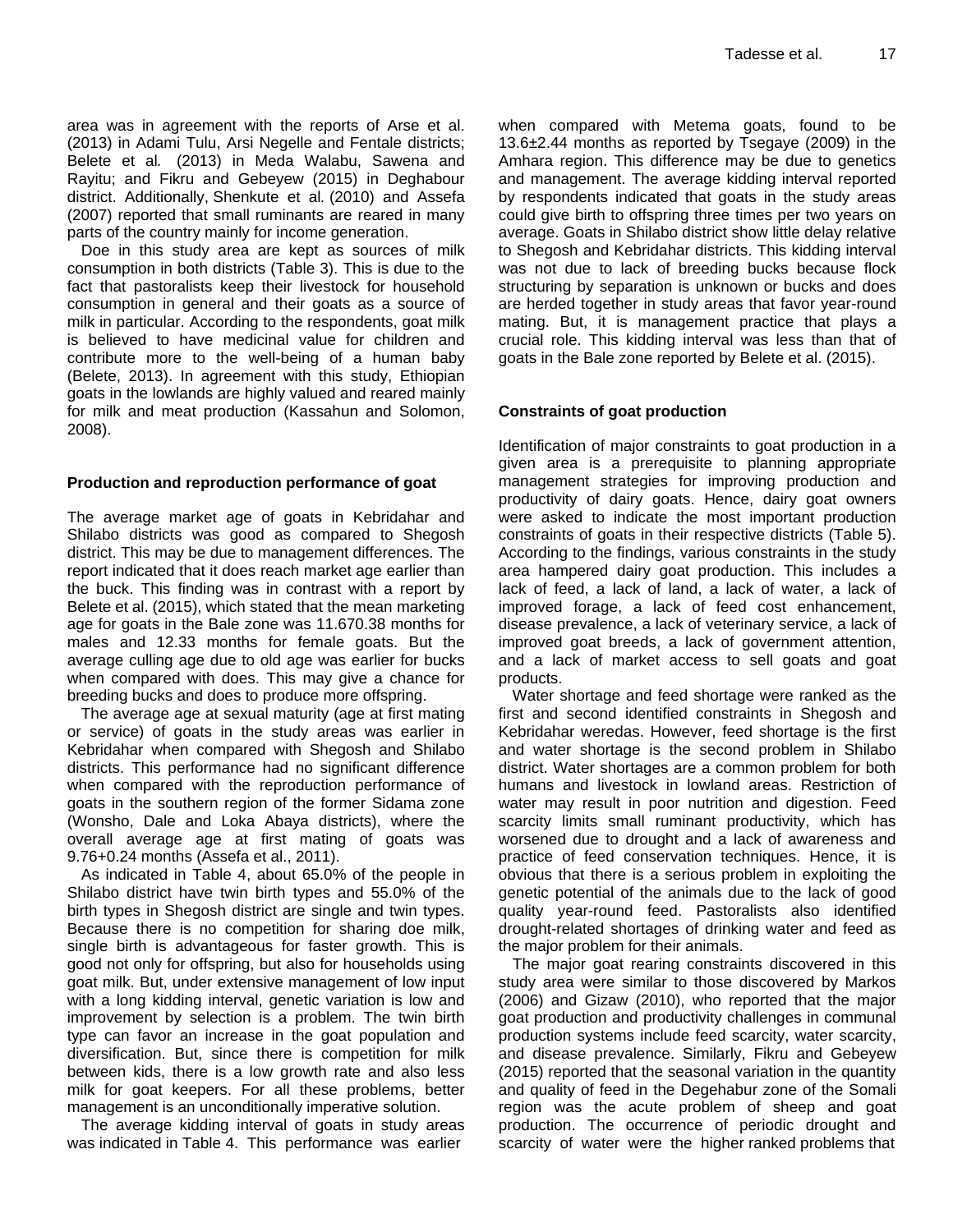**Table 4.** Production and reproduction performance of goat \*\*values across the rows are significantly different at P<0.01.

| Variable                                                   |             | <b>Shegosh</b>  | Kebridahar      | <b>Shilabo</b>  |
|------------------------------------------------------------|-------------|-----------------|-----------------|-----------------|
|                                                            | <b>Buck</b> | $9.4 \pm 0.38$  | $7.23 \pm 0.23$ | 7.88±0.33       |
| Average market age in month (mean $\pm$ SE)                | Doe         | $8.73 \pm 0.31$ | $6.25 \pm 0.24$ | $7.6 \pm 0.24$  |
| Average culling age due to old age in year (mean $\pm$ SE) |             | $5.53 \pm 0.16$ | $5.28 \pm 0.2$  | $7.35 \pm 0.38$ |
|                                                            | Doe         | $7.12 \pm 0.2$  | $8.2 \pm 0.29$  | $9.55 \pm 0.33$ |
| Average age at sexual maturity (mean $\pm$ SE) in month    | <b>Buck</b> | $9.58 + 0.29$   | $8.17 \pm 0.23$ | $8.93 \pm 0.33$ |
|                                                            | Doe         | $8.7 \pm 0.29$  | 7.15±0.26       | $8.53 \pm 0.29$ |
| Average age at first kidding (mean $\pm$ SE) in month      |             | $12.7 \pm 0.23$ | $11.8 \pm 0.25$ | $12.3 \pm 0.3$  |
| Average kidding interval (mean $\pm$ SE) in month          |             | $6.1 \pm 0.15$  | $5.9 \pm 0.22$  | $7.63 \pm 0.29$ |
| Average reproductive lifetime of does in year              |             | $8.65 \pm 0.18$ | $9.75 \pm 0.29$ | $7.8 \pm 0.3$   |
| Average number of kids per doe life time                   |             | $11.1 \pm 0.23$ | $12.5 \pm 0.24$ | $11.6 \pm 0.3$  |
| Birth types (%)                                            |             | $X^2 = 21.26$   |                 | $P=0.002$       |
| Single                                                     |             | 35.0            | 42.5            | 25.0            |
| Twin                                                       |             | 10.0            | 22.5            | 65.0**          |
| Triple                                                     |             | 0.00            | 2.50            | 0.00            |
| Single, twin                                               |             | 55.0            | 32.5            | 10.0            |

Source: Survey Result

**Table 5**. Constraints of goat production.

|                                                    | <b>Shegosh</b> |      | Kebridahar |      | <b>Shilabo</b> |      |
|----------------------------------------------------|----------------|------|------------|------|----------------|------|
| <b>Constraints</b>                                 | <b>Index</b>   | Rank | Index      | Rank | <b>Index</b>   | Rank |
| Feed shortage                                      | 0.255          | 2    | 0.253      | 2    | 0.298          |      |
| Land shortage                                      | 0.02           | 9    | 0.008      | 9    | 0.00           | 9    |
| Water shortage                                     | 0.288          |      | 0.26       |      | 0.18           | 2    |
| Lack of improved forage and pasture                | 0.003          | 8    | 0.025      | 8    | 0.033          |      |
| Feed cost increase/enhancement                     | 0.046          | 7    | 0.04       | 7    | 0.031          | 6    |
| Diseases prevalence                                | 0.071          | 4    | 0.105      | 3    | 0.156          |      |
| Lack of veterinary service                         | 0.05           | 6    | 0.096      | 4    | 0.031          | 6    |
| Lack of improved breeds                            | 0.126          | 3    | 0.045      | 6    | 0.018          | 8    |
| Poor government attention                          | 0.071          | 4    | 0.061      | 5    | 0.071          | 5    |
| Lack of market access to sell goat and its product | 0.066667       | 5    | 0.105      | 3    | 0.17           | 3    |

Index = Σ of [3× number of household ranked 1<sup>st</sup>+ 2× number of household ranked2<sup>nd</sup>+ 1× number of household ranked 3<sup>rd</sup>] given for particular valued feed source divided by Σ of [3× number of household ranked 1<sup>st</sup>+ 2× number of household ranked 2<sup>nd</sup>+ 1× number of household ranked  $3^{rd}$  +....] summed for all valued feed source. Source: Survey Result

sheep and goats faced in lowland agro-ecological zones than in highland and midland agro-ecological zones (Ebrahim and Hailemichael, 2012). Shortage of feed is not only a problem in the lowland areas but is also ranked the first most important constraint that afflicts sheep and goat production in the highland and midland agroecological zones of Ethiopia as reported by Seare (2007) and Ebrahim and Hailemichael (2012). However, Tsegaye (2009) reported that feed shortage problems are ranked low in cotton and sesame-based farming systems

due to the availability of enough feed or good range conditions. Diseases of small ruminants were the major production constraints, followed by feed and water shortages, in the Yabello district (Tesfaye and Tamir, 2015).

# **Opportunities of goat Production**

Goat production is significantly important for keepers,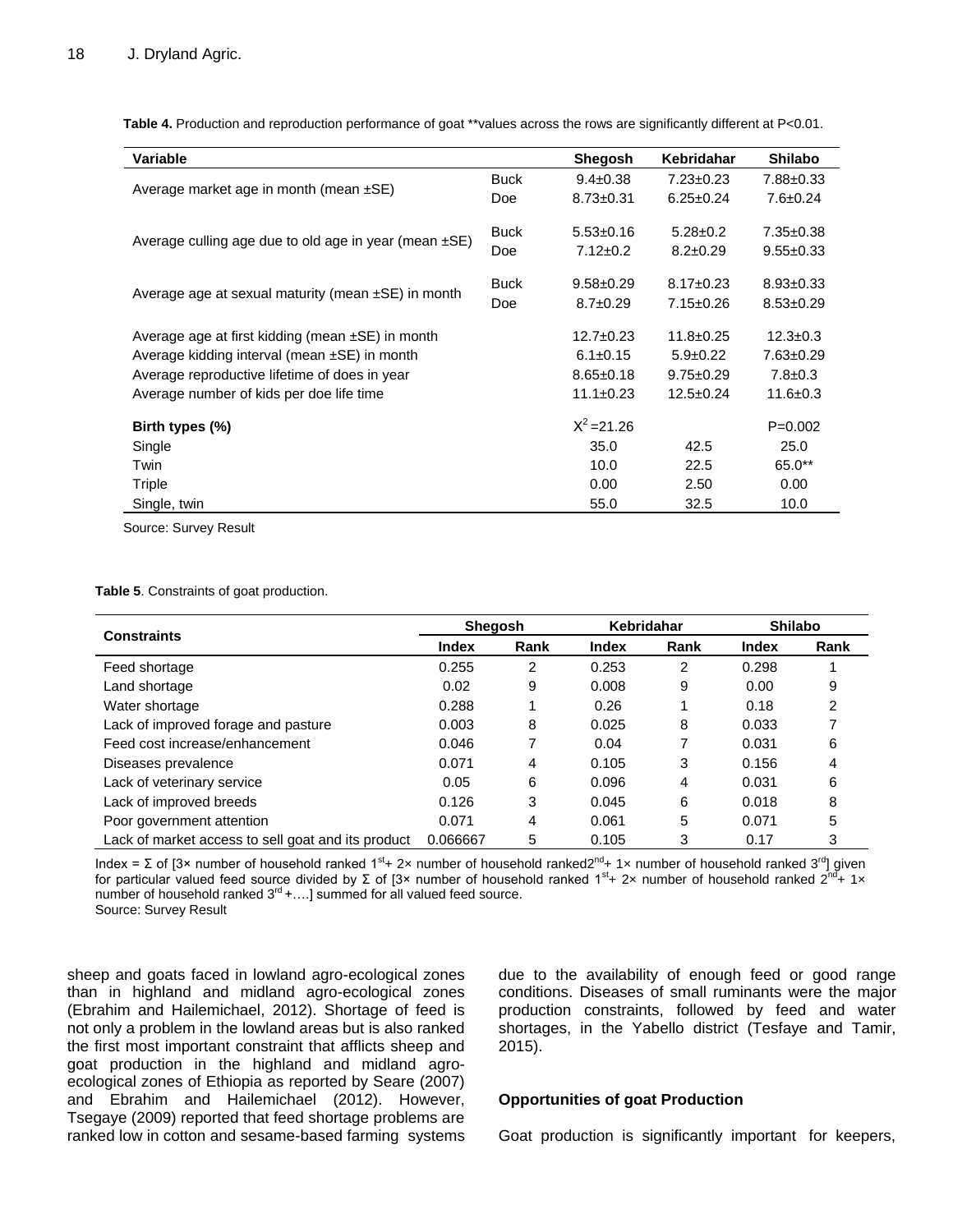which can be used for milk consumption and income. Goats were used as a milk source, income source and measure of wealth status, as well as saving and meat consumption in selected study area. In pastoral areas, goats are more important animals than other livestock, next to camels, because goats are highly adaptive animals to harsh environmental conditions and can resist feed shortages in this area. Goats play an important role in reducing unnecessary expansion of bushes and shrubs by browsing on them, and they help to maintain natural balance in pasture lands and this is considered as best opportunities for pastoralists. Adoption of new technologies at different times which improve the production and productivity of goats, increasing the consumption rate of goat milk and meat, and urbanization are the good opportunities for goat production in the study area. At the federal government level, there is a pastoral standing committee and non-governmental organization (NGO) which works on improving the lives of pastoral communities through improving the production and productivity of goats and reducing the challenges of goat production.

## **Conclusion**

An assessment of dairy goat production and management practices was conducted in a selected district of Korahey Zone, Somali, Ethiopia to assess the dairy goat production and management systems and identify and prioritize the constraints of the goat production. According to survey results, goat production by farmers in the study area was for meat, milk, ceremonies, wealth status, saving/live bank, income source, and breeding. The most ranked purpose of keeping a buck across all districts was as an income source (buck) and for milk consumption (doe) purposes.

Pastorals keep their livestock for household consumption in general and their goats as a source of milk in particular. The various constraints in the study area hampered dairy goat production. This includes a lack of feed, a lack of land, a lack of water, a lack of improved forage, a lack of feed cost enhancement, disease prevalence, a lack of veterinary service, a lack of improved goat breeds, a lack of government attention, and a lack of market access to sell goats and goat products. Goats play an important role in reducing unnecessary expansion of bushes and shrubs by browsing on them, and they help to maintain natural balance in pasture lands.

#### **Recommendations**

1) The government should give pastoralists some attention, like providing proper veterinary service, improving the breeding and breeding system and marketing system.

2) Pastoralists should be encouraged to discuss and take decisions together with researchers, development experts, and decision makers.

# **CONFLICT OF INTERESTS**

The authors have not declared any conflicts of interests.

#### **REFERENCES**

- Arse G, Feyisa H, Gurmessa U, Merga M, Girma D (2013). Assessment on challenges and opportunities of goat farming system in Adami Tulu, Arsi Negelle and Fantale districts of Oromia Regional State, Ethiopia. African Journal of Agricultural Research 8(1):26-31.
- Assefa E (2007). Assessment on production system and marketing of goats at Dale district (Sidama Zone). Unpublished M. Sc Thesis. University of Hawassa, Awassa, Ethiopia.
- Assefa E, Abebe G, Tegegne A, Teklegeorgis Y, Gebremedhin B (2011). Goat production system and opportunities for market orientation in Southern Ethiopia. https://cgspace.cgiar.org/bitstream/handle/10568/16401/486.pdf?seq uence=5
- Belete S, Abubeker H, Abule E, Nura A (2013). Performance of Arsi-Bale kids supplemented with graded levels of pigeonpea in dry season in Mid Rift valley of Ethiopia. African Journal of Agricultural Research 8(20):2366-2370.
- Belete A, Kebede K, Effa K (2015). Assessment of production and reproduction system of indigenous goat types in Bale Zone, Oromia, Ethiopia. Academia Journal of Agricultural Research 3(12):348-360.
- Central Statistical Agency (CSA) (2007), Population and Housing Census Report. Ethiopia. Statistical Agency"*.* Retrieved Nov 28, *(*Doc\Reports\National\_Statistical.pdf).
- Ebrahim A, Hailemichael A (2012). Sheep and goat production and utilization in different agro-ecological zones in Tigray, Ethiopia. Livestock Research for Rural Development 24(1):3-5.
- Fikru S, Gebeyew K (2015). Sheep and goat production systems in Degehabur Zone, Eastern Ethiopia: Challenge and opportunities. Advances in Dairy Research 9:1-9.
- Funk C, Rowland J, Eilerts G, Kebebe E, Biru N, White L, Galu G (2012). A climate trend analysis of Ethiopia. US Geological Survey, Fact Sheet 3053(5):6.
- Gizaw S (2010). Sheep and goat production and marketing systems in Ethiopia: Characteristics and strategies for improvement (Vol. 23). ILRI (aka ILCA and ILRAD).
- Gebreegziabher Z, Merkine M, Mathewos S (2016). Assessment of Goat Production Systems and Factors Affecting Production and Utilization of Goat's Milk in Humbo District of Wolaita Zone, Southern Ethiopia, Department of Animal and Range Sciences, College of Agriculture, Wolaita Sodo University, P. O. Box 138, Sodo, Ethiopia. Journal of Biology, Agriculture and Healthcare
- Kessahun A, Solomon A (2008). Breeds of sheep and goats. Sheep and goat production handbook for Ethiopia: Ethiopia Sheep and Goat Productivity Improvement Program (ESGPIP) pp. 5-26.
- Leta S, Mesele F (2014). Spatial analysis of cattle and shoat population in Ethiopia: growth trend, distribution and market access. Springer Plus 3(1):1-10.
- Markos T (2006). Productivity and Health of Indigenous Sheep Breeds and Cross Breeds in the Central Ethiopia Highlands. 76 p.
- Seare T (2007). Study on physical characterization, management practices and performance of Abergelle and Degua sheep breed fed on urea treated wheat straw with cactus. Doctoral dissertation, M. Sc. Thesis: Mekelle University, Mekelle, Ethiopia.
- Shenkute S, Legasse G, Tegegne A, Hassen A (2010). Small ruminant production in coffee-based mixed crop-livestock system of Western Ethiopian Highlands: Status and prospectus for improvement. Livestock Research for Rural Development 22(10).
- Tassew A, Seifu E (2009). Smallholder dairy production system and emergence of dairy cooperatives in Bahir Dar Zuria and Mecha